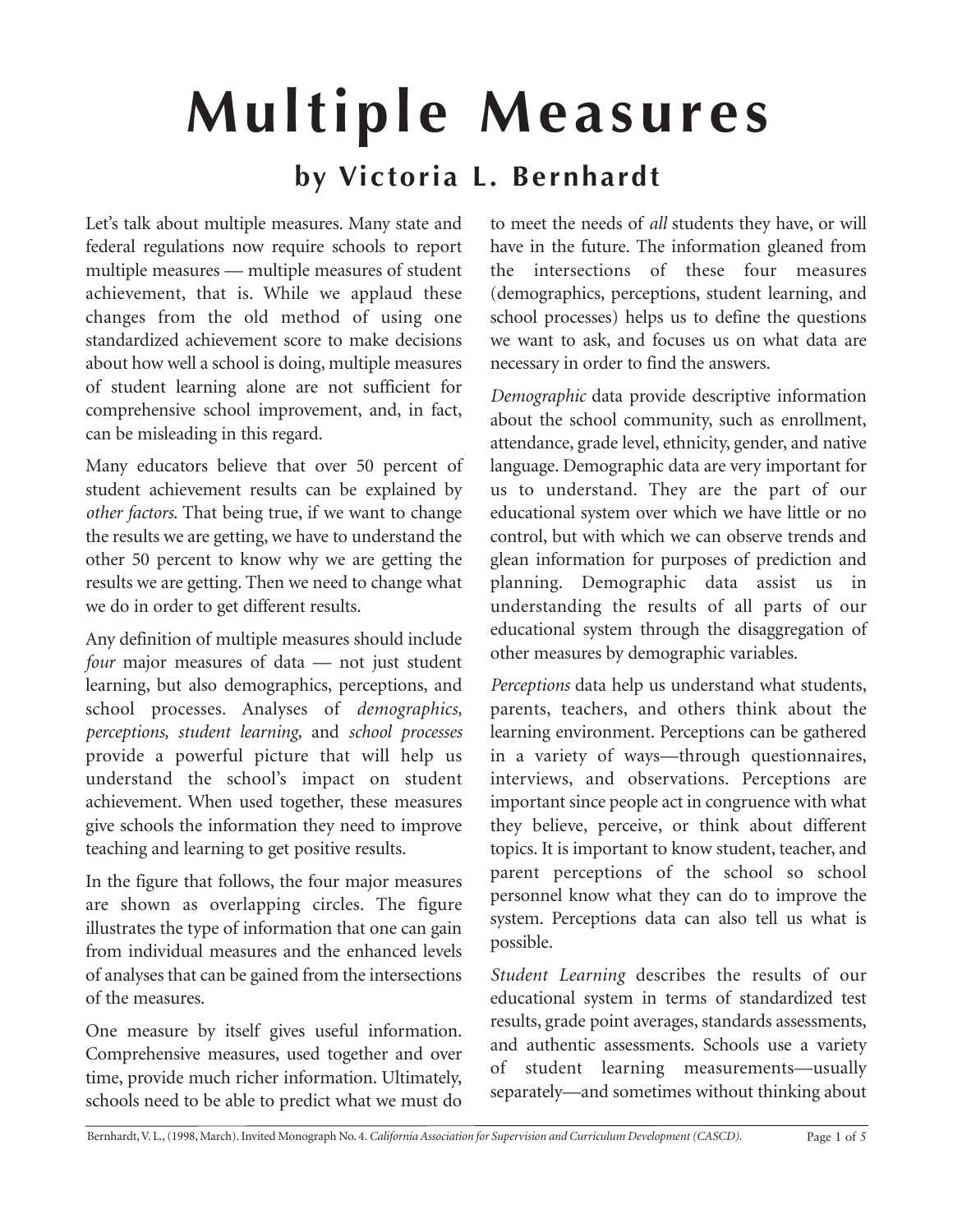

*Note.* Adapted from *Data Analysis for Comprehensive Schoolwide Improvement* (p.15), by Victoria L. Bernhardt, 1998, Larchmont, NY: Eye on Education. Copyright © 1998 Eye on Education, Inc. Reprinted with permission.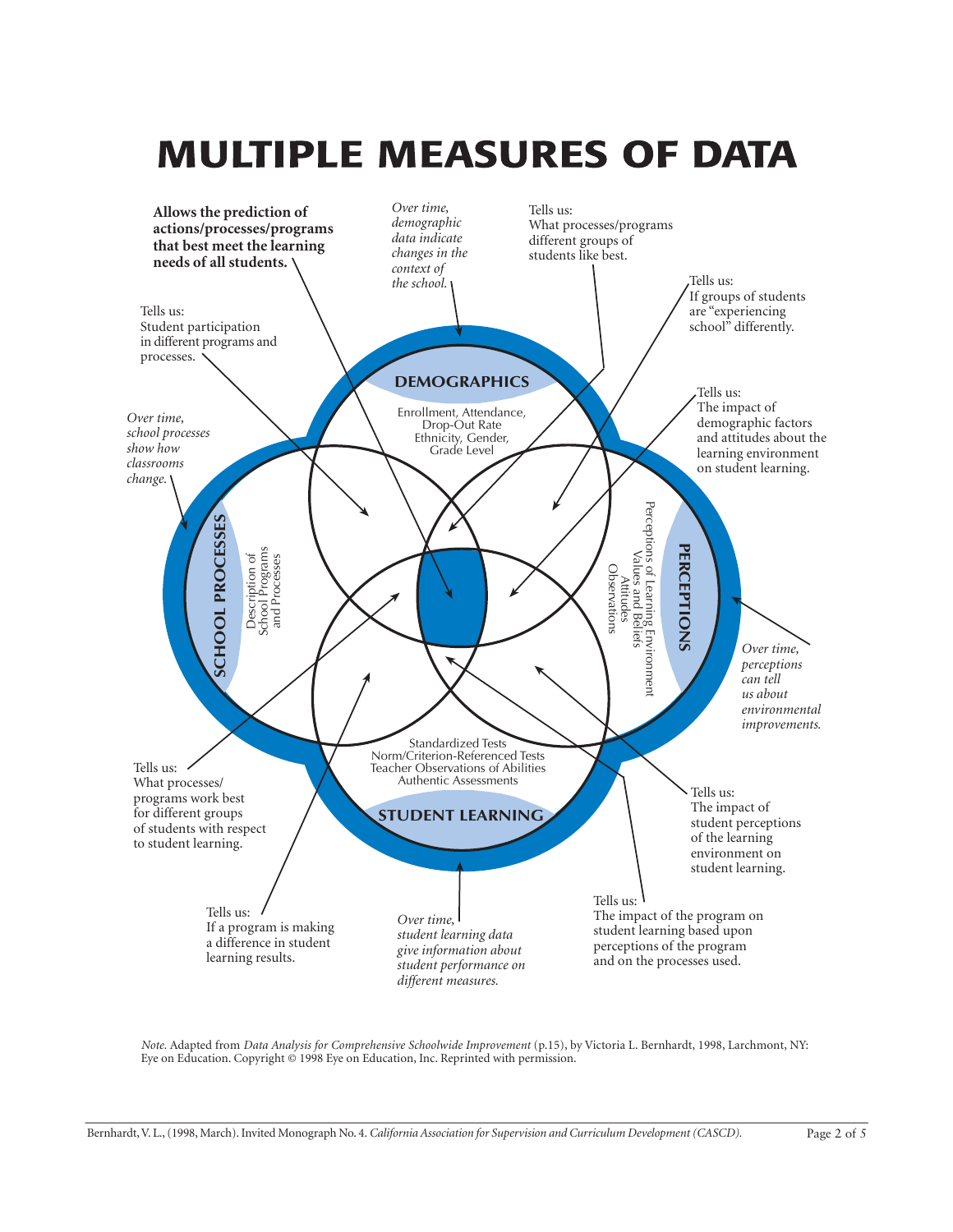how these measurements are interrelated. Schools normally think of multiple measures as looking only at different measures of student learning, rather than including demographics, perceptions, and school processes.

*School Processes* define what teachers are doing to get the results that we are getting. For example, how is reading being taught at grade two, or math at grade six? School Processes include programs, instructional strategies, and classroom practices. This is the measure that seems to be the hardest for teachers to describe. Most often, teachers say they do what they do intuitively, and that they are too busy doing whatever they do to systematically document and reflect on their processes. To change the results schools are getting, teachers and school personnel must begin to document these processes and align them with the results they are getting in order to understand what to change to get different results, and to share their successes with others.

#### **A Snapshot of the Measures**

Looking at each of the four measures separately, we get snapshots of data in isolation from any other data at the school level. At this level we can answer questions such as—

- ◆ How many students are enrolled in the school this year? (*Demographic*)
- ◆ How satisfied are parents, students, and/or staff with the learning environment? (*Perceptions*)
- ◆ How did students at the school score on a test? (*Student Learning*)
- ◆ What programs are operating in the school this year? (*School Processes*)

By looking over time we can answer questions such as, but not limited to:

- ◆ How has enrollment in the school changed over the past five years? (*Demographics*)
- ◆ How have student perceptions of the

learning environment changed over time? (*Perceptions*)

- ◆ Are there differences in student scores on standardized tests over the years? (*Student Learning*)
- ◆ What programs have operated in the school in the past five years? (*School Processes*)

#### **Intersection of Two Measures**

Crossing two measures, we begin to see a much more vivid picture of the school, allowing us to answer questions such as:

- ◆ Do students who attend school every day perform better on the state assessment than students who miss more than five days per month? (*Demographics by Student Learning*)
- ◆ What strategies do third-grade teachers use with students whose native languages are different from that of the teacher? (*Demographics by School Processes*)
- ◆ Is there a gender difference in students' perceptions of the learning environment? (*Perceptions by Demographics*)
- ◆ Do students with positive attitudes about school do better academically, as measured by the state assessment? (*Perceptions by Student Learning*)
- ◆ Are there differences in how students enrolled in different programs perceive the learning environment? (*Perceptions by School Processes*)
- ◆ Do students who were enrolled in active hands-on content courses this year perform better on standardized achievement tests than those who took the content courses in a more traditional manner? (*Student Learning by School Processes)*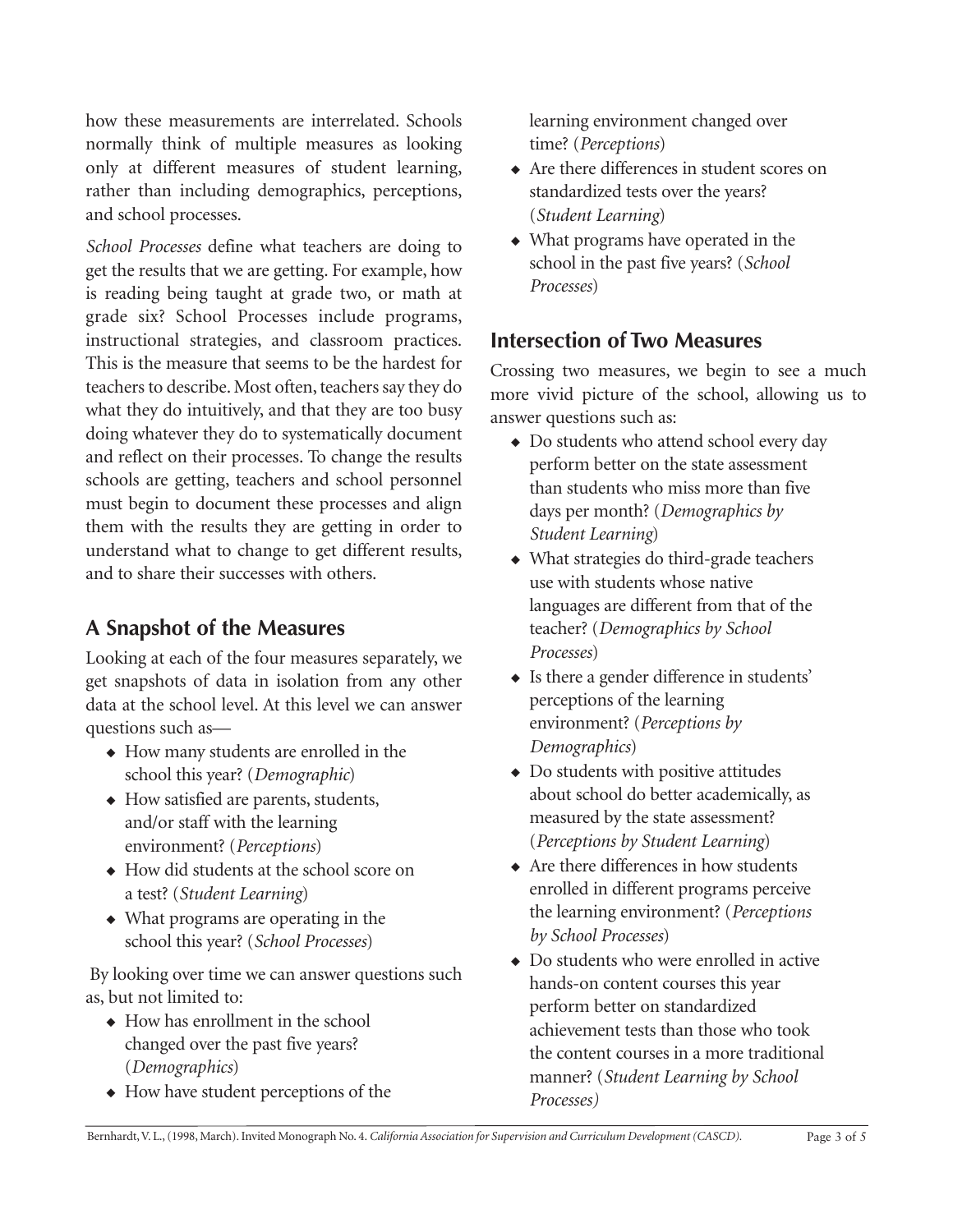Looking at the interaction of two of the measures over time allows us to see trends as they develop (e.g., standardized achievement scores disaggregated by ethnicity over the past three years can help us see if the equality of scores, by ethnicity, is truly a trend or an initial fluctuation.) This interaction also begins to show the relationship of the multiple measures and why it is so important to look at all the measures together.

### **Intersection of Three Measures**

As we intersect three of the measures at the school level (e.g., student learning measures disaggregated by ethnicity compared to student questionnaire responses disaggregated by ethnicity,) the types of questions that we are able to answer include the following:

- ◆ Do students of different ethnicities perceive the learning environment differently, and are their scores on standardized achievement tests consistent with these perceptions? (*Demographics by Perceptions by Student Learning*)
- ◆ What instructional process(es) did the previously non-English-speaking students enjoy most in their all-English classrooms this year? (*Perceptions by Demographics by School Processes*)
- ◆ Is there a difference in students' reports of what they like most about the school by whether or not they participate in extracurricular activities? Do these students have higher grade point averages than students who do not participate in extracurricular activities? (*Perceptions by Student Learning by School Processes*)
- ◆ Which program is making the biggest difference with respect to student achievement for at-risk students this year, and is one group of students

responding "better" to the processes? (*School Processes by Student Learning by Demographics*)

Looking at three measures over time allows us to see trends, to begin to understand the learning environment from the students' perspectives, and to know how to deliver instruction to get the desired results from and for *all* students.

### **Intersection of Four Measures**

Our ultimate analysis is the intersection of all four measures, at the school level (e.g., standardized achievement tests disaggregated by program, by gender, within grade level, compared to questionnaire results for students by program, by gender, within grade level.) These interactions allow us to answer such questions like:

◆ Are there differences in achievement scores for eighth-grade girls and boys who report that they like school, by the type of program and grade level in which they are enrolled? (*Demographics by Perceptions by School Processes by Student Learning*)

It is not until we intersect all four circles, at the school level, and over time that we are able to answer questions that will predict if the actions, processes, and programs that we are establishing will meet the needs of *all* students. With this intersection, we can answer the ultimate question:

◆ Based on whom we have as students and how they prefer to learn, and what programs they are in, are all students learning at the same rate? (*Student Learning by Demographics by Perceptions by School Processes*)

## **Focusing the Data**

Data analysis should not be about gathering data. It is very easy to get *analysis paralysis* by spending time pulling data together and not spending time using